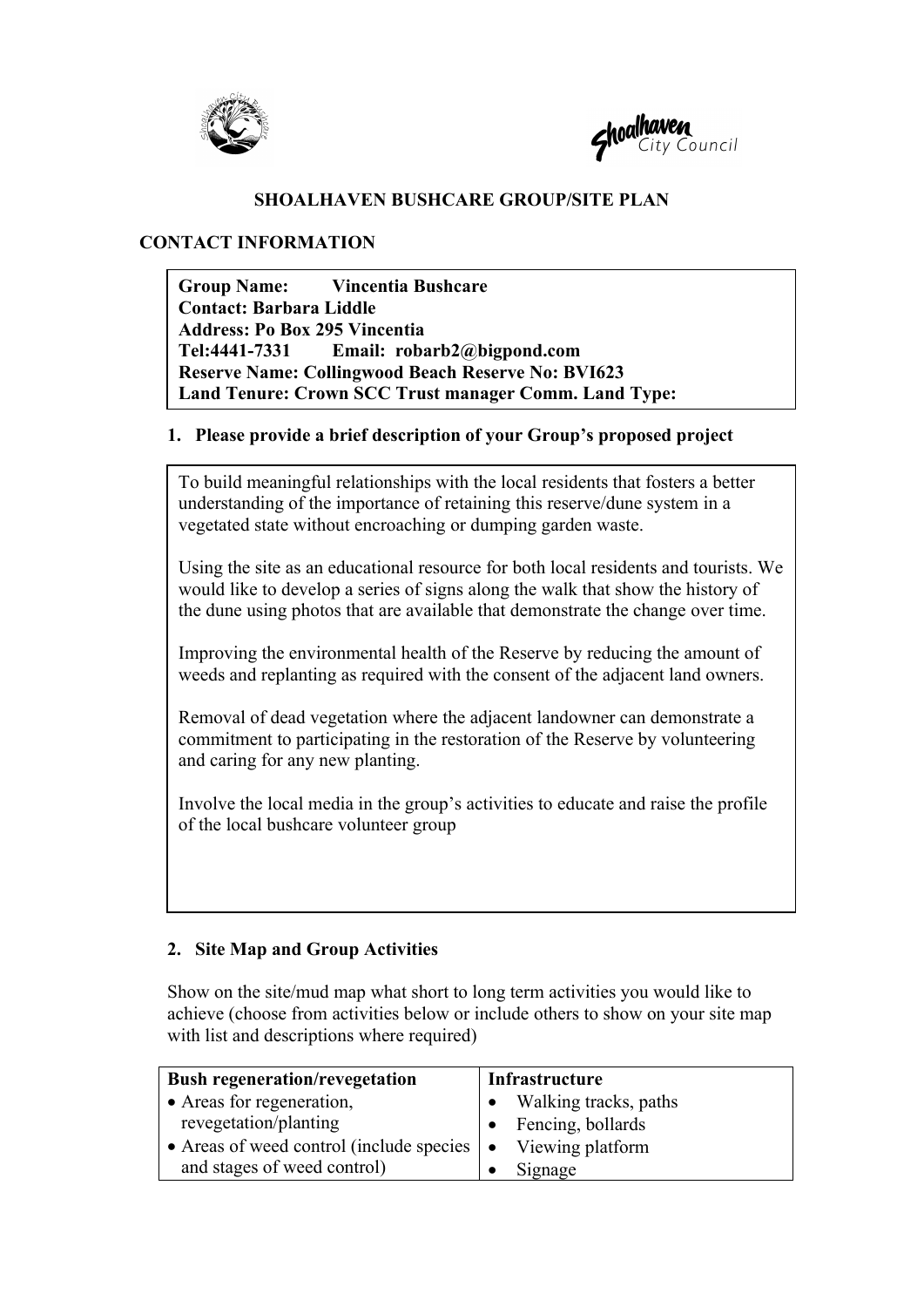### **3. Site Plan** (please indicate north and include all existing work done to date)

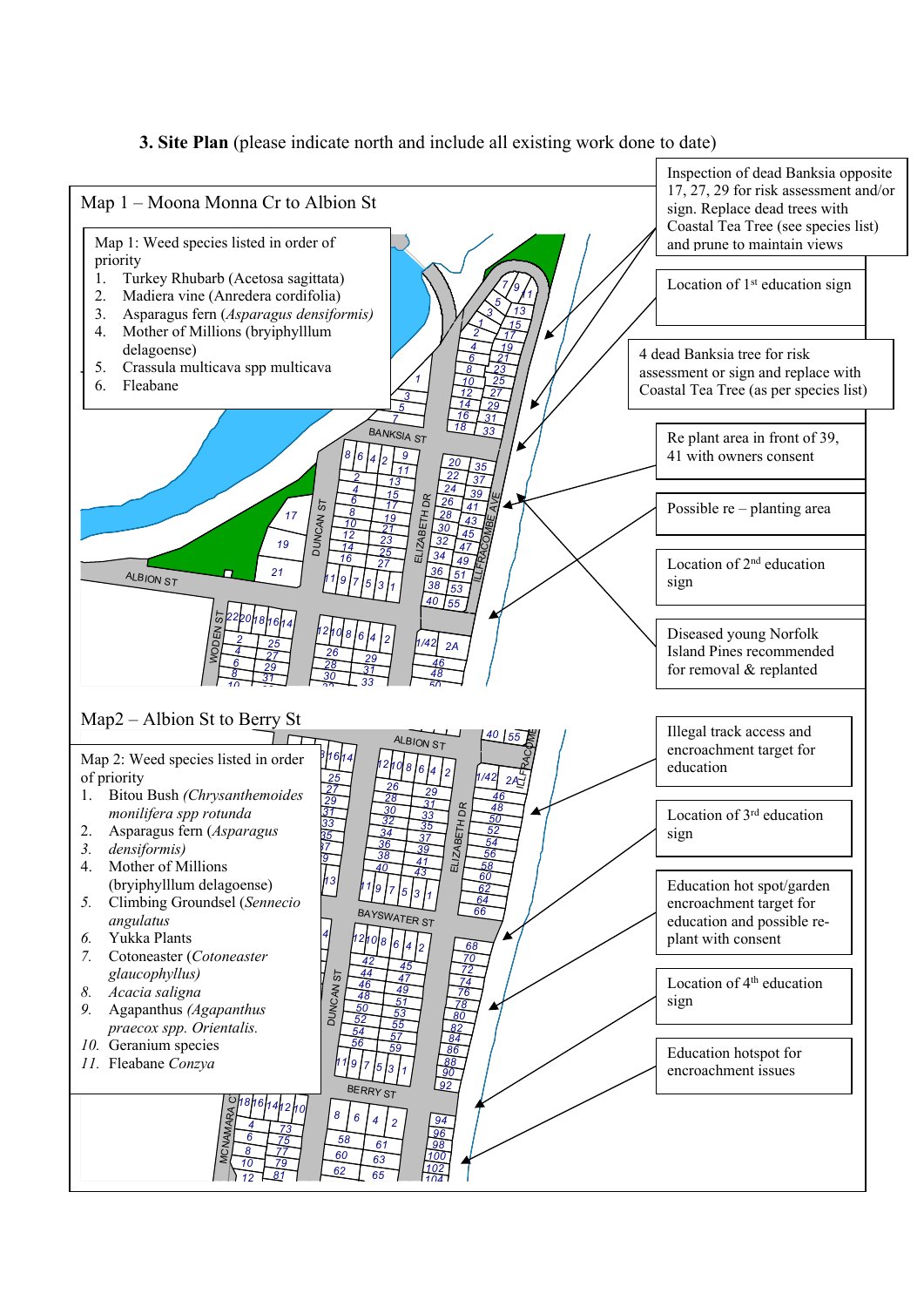

**3. Site Plan** (please indicate North and include all existing work done to date)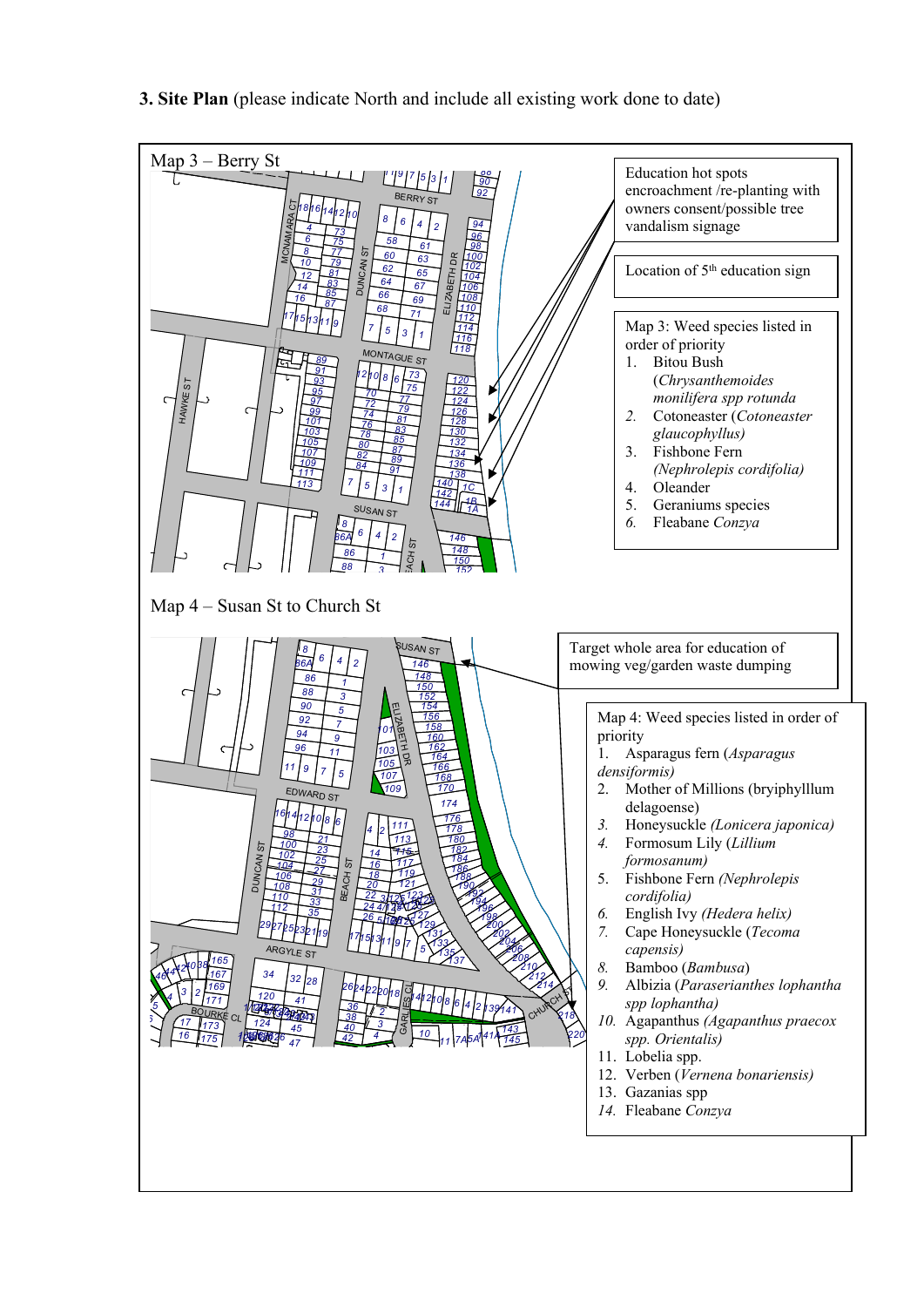### **4. SHOALHAVEN BUSHCARE GROUP ACTION PLAN (to be included with site map) NOTE:** Priority should be rated as  $H = High$  (within 12 months);  $M = Medium$  (1-3 years);  $\vec{L} = Low$

| <b>GROUP ACTION</b> (these should relate to your project<br>description)                                                                                                                                                                                                                                   | <b>PRIORITY</b> | <b>METHOD</b>                                                                                                                                                                                                                        | <b>TIME</b>             |
|------------------------------------------------------------------------------------------------------------------------------------------------------------------------------------------------------------------------------------------------------------------------------------------------------------|-----------------|--------------------------------------------------------------------------------------------------------------------------------------------------------------------------------------------------------------------------------------|-------------------------|
| Install interpretative signs as an eduction tool for locals<br>and tourists alike. Use photos that demonstrate the<br>change over time and provide text that explains the<br>importance of retaining healthy native vegetation cover<br>on the dunes, both for local biodiversity and storm wave<br>attack | H               | Apply for grant funding<br>Look at sponsorship funding<br>Appoint a working group to<br>drive this project<br>Install signs<br>Contact local media                                                                                   | $\overline{2}$<br>years |
| Develop positive working relationships with local<br>residents as much as possible<br>Address issues such as the value of native vegetation,<br>illegal dumping, encroachment, garden plants that<br>become weeds, useful local natives                                                                    | H/<br>M         | Run a workshop on how to<br>best reach these stake holders<br>in a positive way<br>Consider plant give aways<br>Distribute pamphlets<br>Consider face to face approach<br>Contact local media<br>Seek grant funds to run<br>workshop | $\overline{2}$<br>years |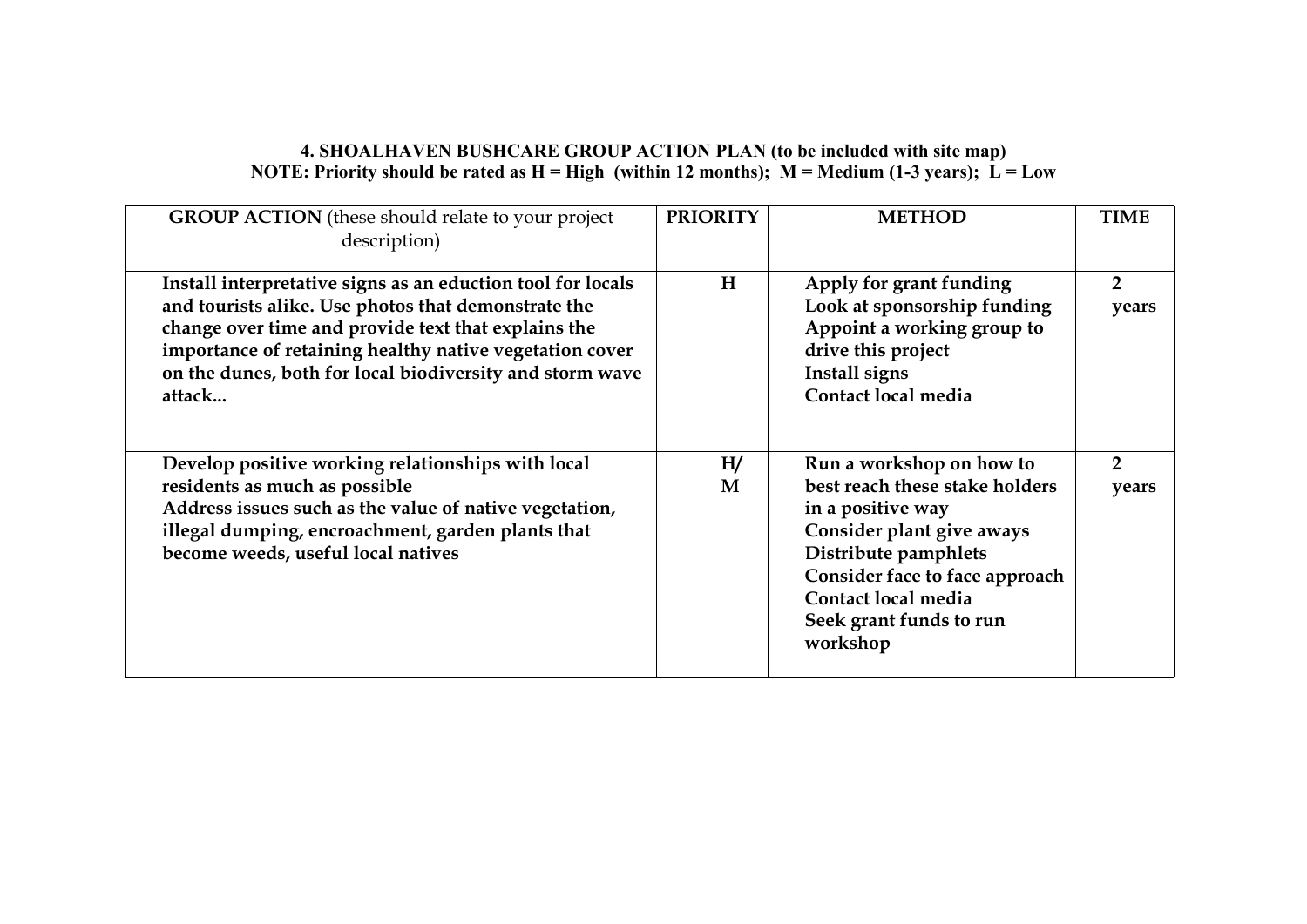| Improve the environmental value through weed             | H/ | Manual weed removal           | $On-$ |
|----------------------------------------------------------|----|-------------------------------|-------|
| removal, eduction re dumping and replanting of           | M  | <b>Cut and Paint</b>          | going |
| strategic sites where vegetation has been damaged or     |    | Replanting where there is     |       |
| removed, with at least 50% to be Lomandra or ground      |    | agreement with the adjacent   |       |
| cover species - Vincentia Bushcare Group and Council to  |    | land owner or an obvious      |       |
| map strategic areas on the reserve for both weed control |    | environmental need            |       |
| and re-vegetation and to target property owners living   |    | Collect seed and propagate at |       |
| opposite these areas                                     |    | <b>Booderee National Park</b> |       |
|                                                          |    | Contact local media           |       |
| <b>Tree vandalism along Dune</b>                         |    |                               |       |
| Council's Parks & Reserves unit to conduct a risk        |    |                               |       |
| assessment of all large dead Banksia trees along         |    |                               |       |
| cycleway and make recommendations for any                |    |                               |       |
| further removal actions.                                 |    |                               |       |
| Councils Parks & Reserves Unit in consultation           |    |                               |       |
| with the Rangers Unit & The Vincentia Bushcare           |    |                               |       |
| Group, to identify present and future areas of tree      |    |                               |       |
| vandalism and raise the community awareness of           |    |                               |       |
| the negative impacts of vegetation removal by            |    |                               |       |
| installing tree vandalism signs (see attached            |    |                               |       |
| appendix), media releases, letter box drops, to          |    |                               |       |
| adjoining residents.                                     |    |                               |       |
| Replace each dead Banksia with a Coastal Tea             |    |                               |       |
| Tree (see attached species list) which can be            |    |                               |       |
| pruned or hedged by residents to an agreed height        |    |                               |       |
| of no less then 1.5 meters to maintain views.            |    |                               |       |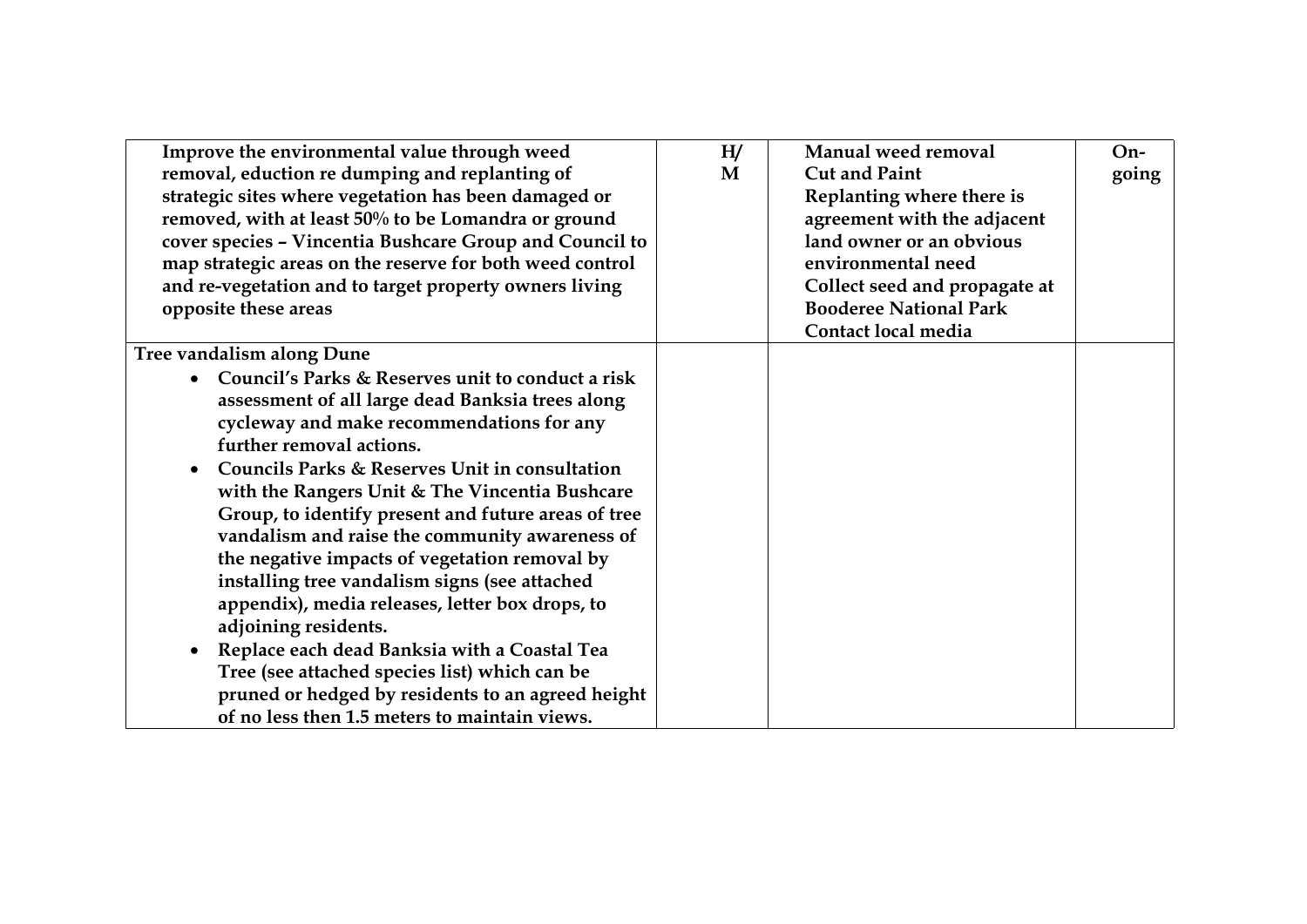**5. Volunteer activities related to the action: (tick the activities that the group volunteers are likely to be doing as part of the action plan)**

| <b>Type of Activity</b>                          | Yes          | $\bf No$ |
|--------------------------------------------------|--------------|----------|
| Manual weed control (cut & paint, scrape and     | $\mathbf{x}$ |          |
| paint etc)                                       |              |          |
| <b>Chemical control (spraying of herbicides)</b> |              | X        |
| <b>Planting</b>                                  | X            |          |
| Minor construction (walking track, fencing,      |              |          |
| outdoor furniture)                               |              |          |
| Propagation & seed collection                    | X            |          |
| Education (school groups, field days etc)        | X            |          |
| <b>Other</b>                                     | X            |          |

**6. Council activities related to the action plan (list the activities/actions council will do).**

**Provide graphic design and printing services for educational pamphlets for local residents**

**Provide access to photographs of the beach**

**Provide ranger support where there are breaches of the Foreshore Reserve Policy and or illegal dumping and encroachment**

**Assist with grant applications**

**Provide general bushcare support – materials, education, and removal of weeds in bags**

**7. Has a site hazard and risk assessment been completed for the Bushcare site? Yes – this has been done**

**Yes** 

**8. List the Personal Protection Equipment required for volunteers whilst working on the site**

| <b>PPE Equipment Required</b> | <b>Issues</b> | Date |
|-------------------------------|---------------|------|
| First Aid Kit                 |               |      |
| Gloves                        |               |      |
| Sunscreen                     |               |      |
|                               |               |      |
|                               |               |      |
|                               |               |      |
|                               |               |      |
|                               |               |      |
|                               |               |      |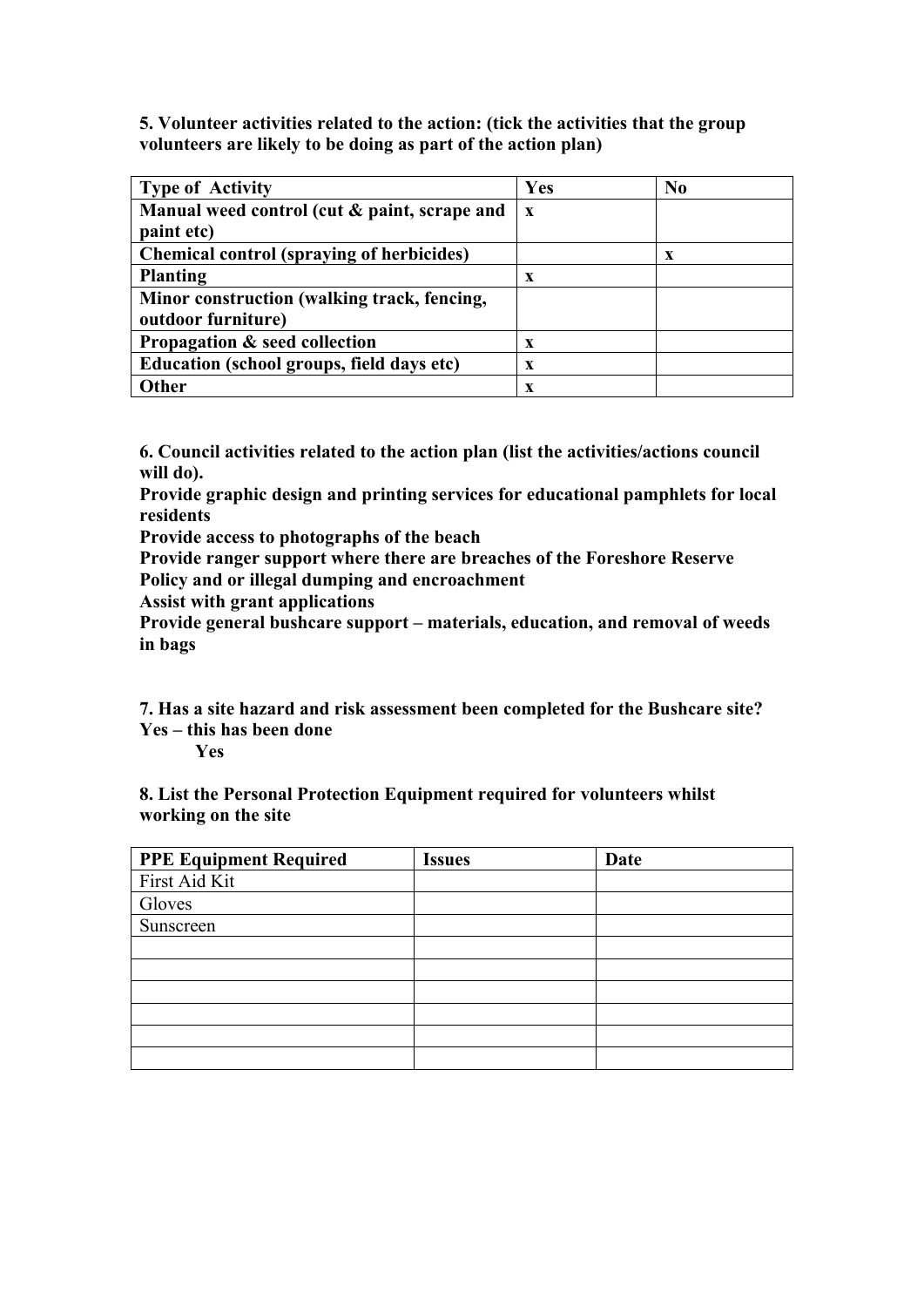## **9. Possible Future Funding**

| Project                                                    | <b>Funding source</b>    |
|------------------------------------------------------------|--------------------------|
| Interpretative signs                                       | <b>CMA</b>               |
| Local relationship workshop                                | <b>NHT</b>               |
| <b>Plant Give aways</b>                                    | <b>Envirofund</b>        |
|                                                            | (NSW)                    |
| Grants should be looked for as a package and as individual | <b>Local Sponsorship</b> |
| components                                                 |                          |
|                                                            |                          |
|                                                            |                          |
|                                                            |                          |

### **10. Plan will be due for review on**

**…………./……November………../……2008……….**

### **11. Please list other local or regional management plans or strategies that this plan relates to**

| <b>Name of document</b>                                                    | Year it was produced | <b>Produced by</b>                                                                                                   |
|----------------------------------------------------------------------------|----------------------|----------------------------------------------------------------------------------------------------------------------|
| <b>Foreshore Reserve Policy</b>                                            | 2005                 | <b>SCC</b>                                                                                                           |
| <b>Generic Plan of</b><br><b>Management for Natural</b><br><b>Reserves</b> | 2001                 | <b>Natural Resources &amp;</b><br><b>Floodplain Unit, City</b><br><b>Services, Shoalhaven</b><br><b>City Council</b> |
| <b>Noxious and</b><br><b>Environmental Weed</b><br><b>Control Handbook</b> | <b>3rd Edition</b>   | <b>NSW Department of</b><br><b>Primary Industries</b>                                                                |
| <b>NSW Coastline</b><br><b>Management Manual</b>                           | 1990                 | <b>NSW Government</b>                                                                                                |
| <b>Generic Plan of</b><br><b>Management for Natural</b><br><b>Reserves</b> | 2001                 | <b>Natural Resources &amp;</b><br><b>Floodplain Unit, City</b><br><b>Services, Shoalhaven</b><br><b>City Council</b> |
| <b>Jervis Bay Regional</b><br><b>Environmental Plan</b>                    | 1996                 | <b>NSW Department of</b><br><b>Urban Affairs and</b><br><b>Planning</b>                                              |
| <b>NSW Coastal Dune</b><br><b>Management Manual</b>                        | 2001                 | NSW Dep. Of Land and<br><b>Water Conservation</b>                                                                    |

**Signature of Bushcare Group Coordinator**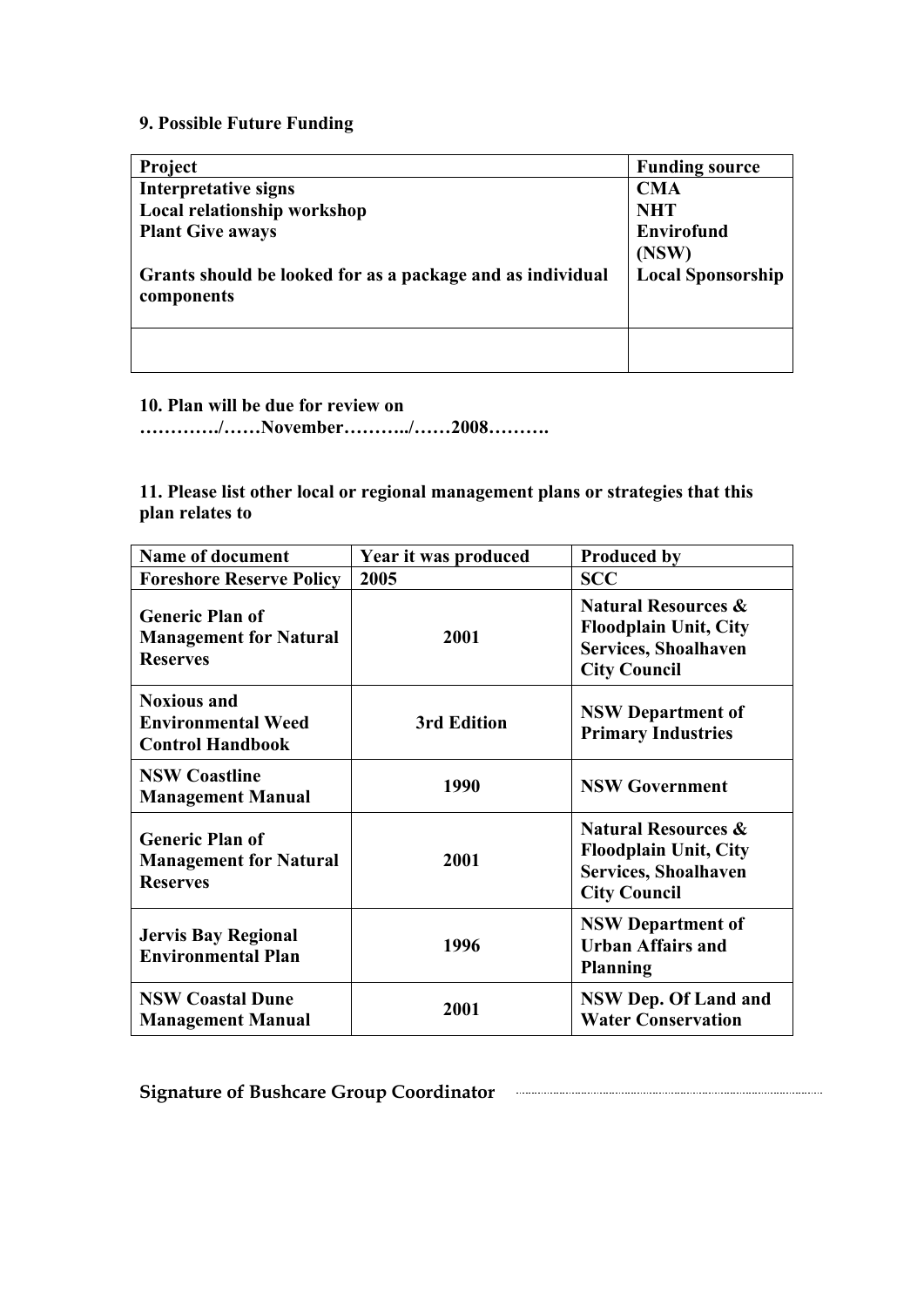## **SUGGESTED SPECIES LIST FOR FUTURE SITE REVEGTATION**

| <b>OVERSTOREY TREES</b>                |                 |  |  |
|----------------------------------------|-----------------|--|--|
| <b>Botanical</b>                       | Common          |  |  |
|                                        |                 |  |  |
| Leptospermum laevigatum                | <b>Tea Tree</b> |  |  |
| <b>SHRUBS</b>                          |                 |  |  |
| <b>Botanical</b>                       | Common          |  |  |
|                                        | Coastal wattle  |  |  |
| Acacia longifolia var. sophorae        |                 |  |  |
|                                        |                 |  |  |
| UNDERSTOREY (grasses, herbs, climbers) |                 |  |  |
| <b>Botanical</b>                       | Common          |  |  |
| Lomandra longifolia                    |                 |  |  |
| Carpobrotus glaucescens                | <b>Pig Face</b> |  |  |
| Spinifex                               |                 |  |  |
|                                        |                 |  |  |
|                                        |                 |  |  |